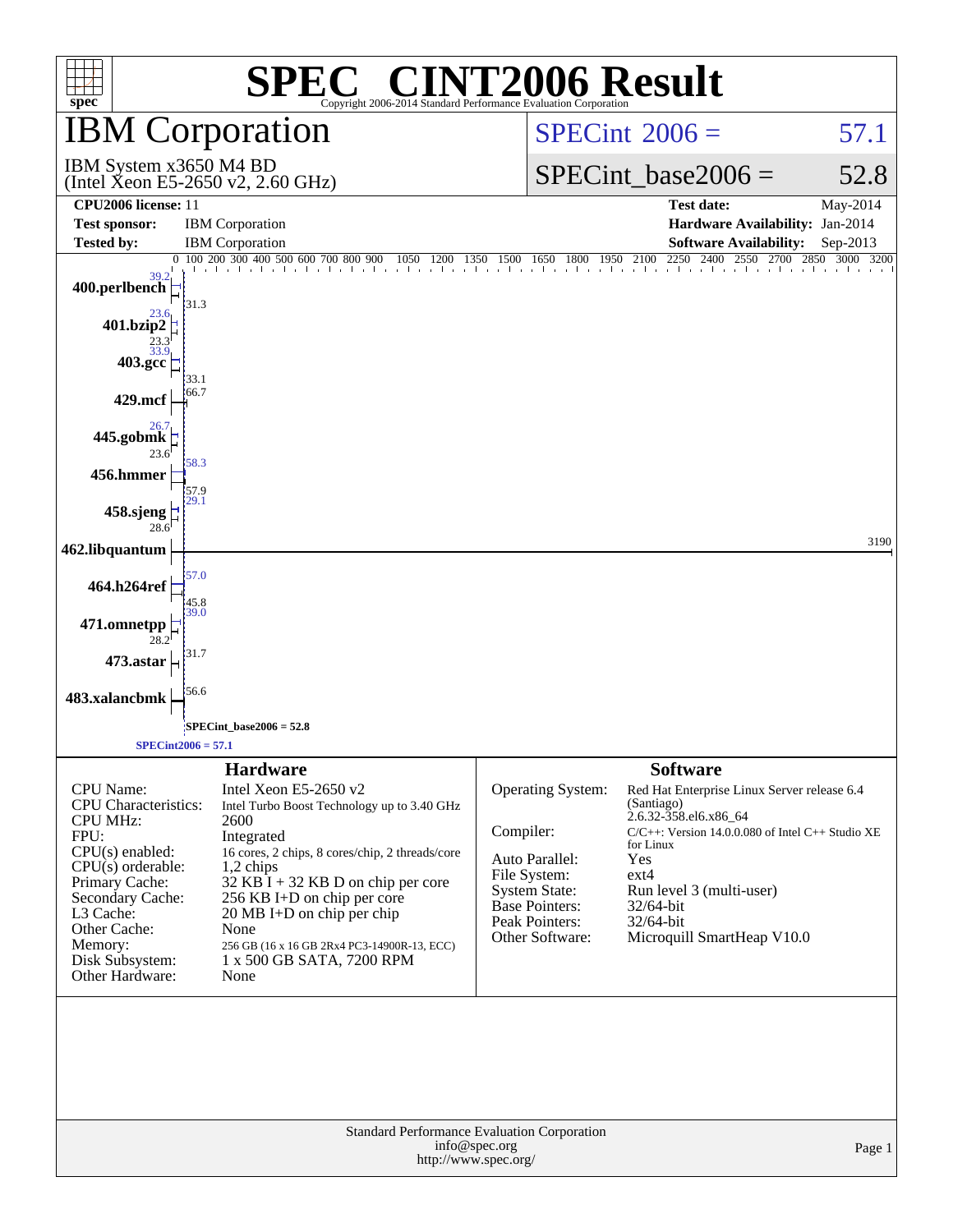

# IBM Corporation

## $SPECint2006 = 57.1$  $SPECint2006 = 57.1$

IBM System x3650 M4 BD

(Intel Xeon E5-2650 v2, 2.60 GHz)

SPECint base2006 =  $52.8$ 

**[CPU2006 license:](http://www.spec.org/auto/cpu2006/Docs/result-fields.html#CPU2006license)** 11 **[Test date:](http://www.spec.org/auto/cpu2006/Docs/result-fields.html#Testdate)** May-2014 **[Test sponsor:](http://www.spec.org/auto/cpu2006/Docs/result-fields.html#Testsponsor)** IBM Corporation **[Hardware Availability:](http://www.spec.org/auto/cpu2006/Docs/result-fields.html#HardwareAvailability)** Jan-2014 **[Tested by:](http://www.spec.org/auto/cpu2006/Docs/result-fields.html#Testedby)** IBM Corporation **[Software Availability:](http://www.spec.org/auto/cpu2006/Docs/result-fields.html#SoftwareAvailability)** Sep-2013

#### **[Results Table](http://www.spec.org/auto/cpu2006/Docs/result-fields.html#ResultsTable)**

|                  | <b>Base</b>                                                                                                |              |                |       |                |       | <b>Peak</b>    |              |                |              |                |              |
|------------------|------------------------------------------------------------------------------------------------------------|--------------|----------------|-------|----------------|-------|----------------|--------------|----------------|--------------|----------------|--------------|
| <b>Benchmark</b> | <b>Seconds</b>                                                                                             | <b>Ratio</b> | <b>Seconds</b> | Ratio | <b>Seconds</b> | Ratio | <b>Seconds</b> | <b>Ratio</b> | <b>Seconds</b> | <b>Ratio</b> | <b>Seconds</b> | <b>Ratio</b> |
| 400.perlbench    | 312                                                                                                        | 31.3         | 312            | 31.3  | 311            | 31.4  | 249            | 39.2         | 249            | 39.2         | 250            | 39.0         |
| 401.bzip2        | 413                                                                                                        | 23.3         | 413            | 23.4  | 414            | 23.3  | 409            | 23.6         | 409            | 23.6         | 409            | 23.6         |
| $403.\text{gcc}$ | 243                                                                                                        | 33.1         | 243            | 33.1  | 243            | 33.2  | 237            | 33.9         | 238            | 33.9         | 237            | 33.9         |
| $429$ .mcf       | 138                                                                                                        | 66.2         | <u>137</u>     | 66.7  | 136            | 67.1  | 138            | 66.2         | <u>137</u>     | 66.7         | 136            | 67.1         |
| 445.gobmk        | 444                                                                                                        | 23.6         | 444            | 23.6  | 444            | 23.6  | 392            | 26.8         | 392            | 26.7         | 392            | 26.7         |
| 456.hmmer        | 160                                                                                                        | 58.3         | 161            | 57.9  | 162            | 57.7  | 161            | 58.1         | 160            | 58.3         | 159            | 58.5         |
| $458$ sjeng      | 423                                                                                                        | 28.6         | 424            | 28.6  | 423            | 28.6  | 415            | 29.1         | 421            | 28.8         | 415            | 29.1         |
| 462.libquantum   | 6.49                                                                                                       | 3190         | 6.49           | 3190  | 6.49           | 3190  | 6.49           | 3190         | 6.49           | 3190         | 6.49           | 3190         |
| 464.h264ref      | 483                                                                                                        | 45.8         | 483            | 45.8  | 483            | 45.8  | 388            | 57.0         | 388            | 57.0         | 387            | 57.2         |
| 471.omnetpp      | 222                                                                                                        | 28.2         | 221            | 28.2  | 221            | 28.3  | <b>160</b>     | <u>39.0</u>  | 159            | 39.2         | 162            | 38.5         |
| 473.astar        | 221                                                                                                        | 31.7         | 223            | 31.5  | 221            | 31.7  | 221            | 31.7         | 223            | 31.5         | 221            | 31.7         |
| 483.xalancbmk    | 122                                                                                                        | 56.7         | 122            | 56.6  | 122            | 56.5  | 122            | 56.7         | 122            | 56.6         | 122            | 56.5         |
|                  | Described and can be the condentry ordered theory occurs more<br>Deld condentined test indicates a medical |              |                |       |                |       |                |              |                |              |                |              |

Results appear in the [order in which they were run.](http://www.spec.org/auto/cpu2006/Docs/result-fields.html#RunOrder) Bold underlined text [indicates a median measurement.](http://www.spec.org/auto/cpu2006/Docs/result-fields.html#Median)

### **[Operating System Notes](http://www.spec.org/auto/cpu2006/Docs/result-fields.html#OperatingSystemNotes)**

 Stack size set to unlimited using "ulimit -s unlimited" Zone reclaim mode enabled with: echo 1 > /proc/sys/vm/zone\_reclaim\_mode Intel Idle Driver disabled with the following Linux kernel parameter in /etc/grub.conf: intel\_idle.max\_cstate=0

### **[Platform Notes](http://www.spec.org/auto/cpu2006/Docs/result-fields.html#PlatformNotes)**

 BIOS setting: Operating Mode set to Maximum Performance Sysinfo program /home/SPECcpu-20140116-ic14.0/config/sysinfo.rev6818 \$Rev: 6818 \$ \$Date:: 2012-07-17 #\$ e86d102572650a6e4d596a3cee98f191 running on x3650M4BD Fri May 30 23:22:52 2014 This section contains SUT (System Under Test) info as seen by some common utilities. To remove or add to this section, see: <http://www.spec.org/cpu2006/Docs/config.html#sysinfo> From /proc/cpuinfo model name:  $Intel(R)$  Xeon $(R)$  CPU E5-2650 v2 @ 2.60GHz 2 "physical id"s (chips) 32 "processors" cores, siblings (Caution: counting these is hw and system dependent. The following excerpts from /proc/cpuinfo might not be reliable. Use with caution.) cpu cores : 8 siblings : 16 Continued on next page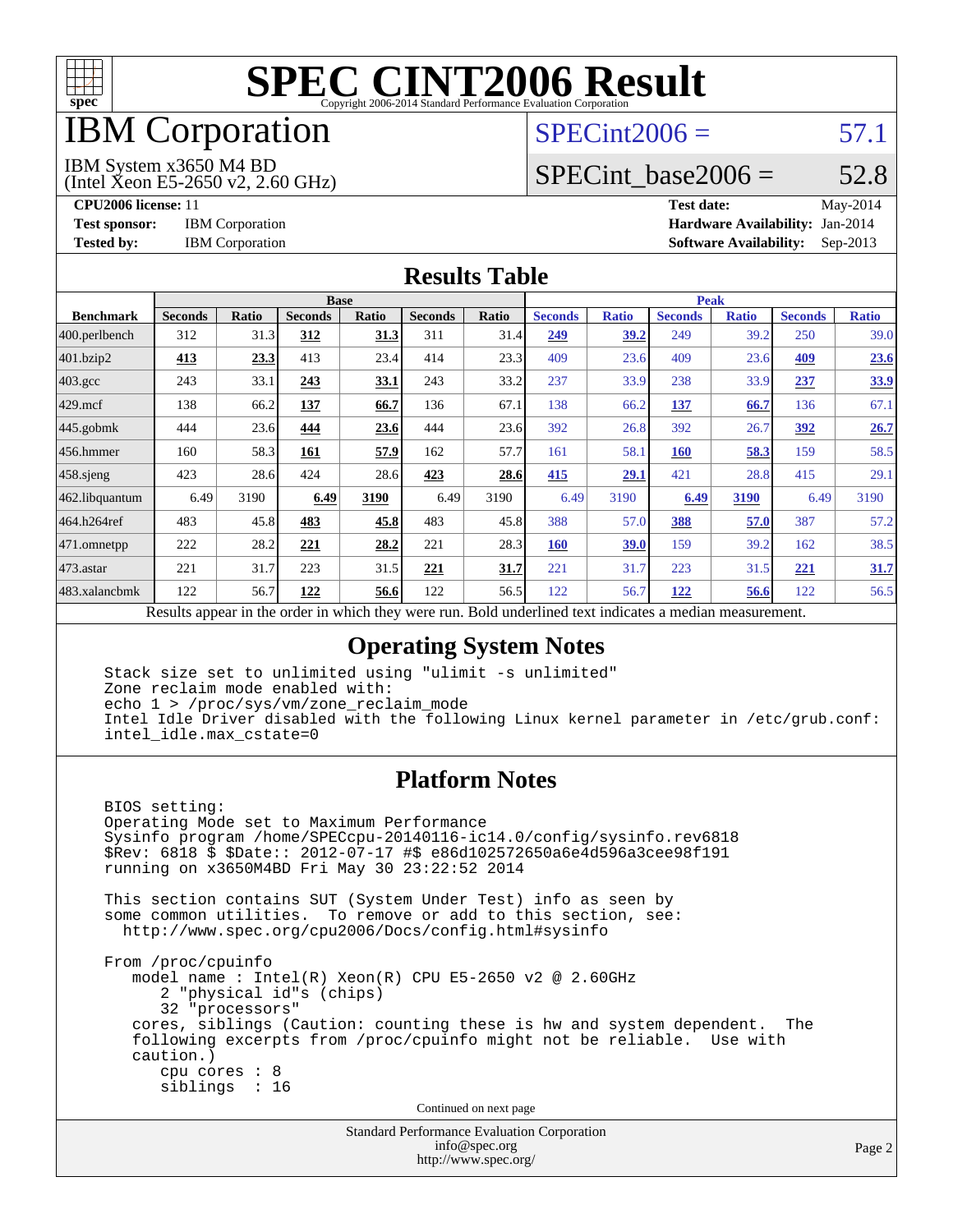

IBM Corporation

 $SPECint2006 = 57.1$  $SPECint2006 = 57.1$ 

(Intel Xeon E5-2650 v2, 2.60 GHz) IBM System x3650 M4 BD

SPECint base2006 =  $52.8$ 

**[Test sponsor:](http://www.spec.org/auto/cpu2006/Docs/result-fields.html#Testsponsor)** IBM Corporation **[Hardware Availability:](http://www.spec.org/auto/cpu2006/Docs/result-fields.html#HardwareAvailability)** Jan-2014 **[Tested by:](http://www.spec.org/auto/cpu2006/Docs/result-fields.html#Testedby)** IBM Corporation **[Software Availability:](http://www.spec.org/auto/cpu2006/Docs/result-fields.html#SoftwareAvailability)** Sep-2013

**[CPU2006 license:](http://www.spec.org/auto/cpu2006/Docs/result-fields.html#CPU2006license)** 11 **[Test date:](http://www.spec.org/auto/cpu2006/Docs/result-fields.html#Testdate)** May-2014

#### **[Platform Notes \(Continued\)](http://www.spec.org/auto/cpu2006/Docs/result-fields.html#PlatformNotes)**

 physical 0: cores 0 1 2 3 4 5 6 7 physical 1: cores 0 1 2 3 4 5 6 7 cache size : 20480 KB From /proc/meminfo<br>MemTotal: 264612216 kB HugePages\_Total: 0<br>Hugepagesize: 2048 kB Hugepagesize: /usr/bin/lsb\_release -d Red Hat Enterprise Linux Server release 6.4 (Santiago) From /etc/\*release\* /etc/\*version\* redhat-release: Red Hat Enterprise Linux Server release 6.4 (Santiago) system-release: Red Hat Enterprise Linux Server release 6.4 (Santiago) system-release-cpe: cpe:/o:redhat:enterprise\_linux:6server:ga:server uname -a: Linux x3650M4BD 2.6.32-358.el6.x86\_64 #1 SMP Tue Jan 29 11:47:41 EST 2013 x86\_64 x86\_64 x86\_64 GNU/Linux run-level 3 May 30 11:53 SPEC is set to: /home/SPECcpu-20140116-ic14.0 Filesystem Type Size Used Avail Use% Mounted on /dev/mapper/vg\_x3650m4bd-lv\_home ext4 404G 67G 318G 18% /home Additional information from dmidecode: BIOS IBM -[YOE103BUS-1.10]- 02/14/2014 Memory: 16x Samsung M393B2G70QH0-CMA 16 GB 1867 MHz 2 rank (End of data from sysinfo program)

**[General Notes](http://www.spec.org/auto/cpu2006/Docs/result-fields.html#GeneralNotes)**

Environment variables set by runspec before the start of the run: KMP\_AFFINITY = "granularity=fine,scatter" LD\_LIBRARY\_PATH = "/home/SPECcpu-20140116-ic14.0/libs/32:/home/SPECcpu-20140116-ic14.0/libs/64:/home/SPECcpu-20140116-ic14.0/sh" OMP NUM THREADS = "16"

 Binaries compiled on a system with 1x Core i7-860 CPU + 8GB memory using RedHat EL 6.4 Transparent Huge Pages enabled with: echo always > /sys/kernel/mm/redhat\_transparent\_hugepage/enabled runspec command invoked through numactl i.e.: numactl --interleave=all runspec <etc>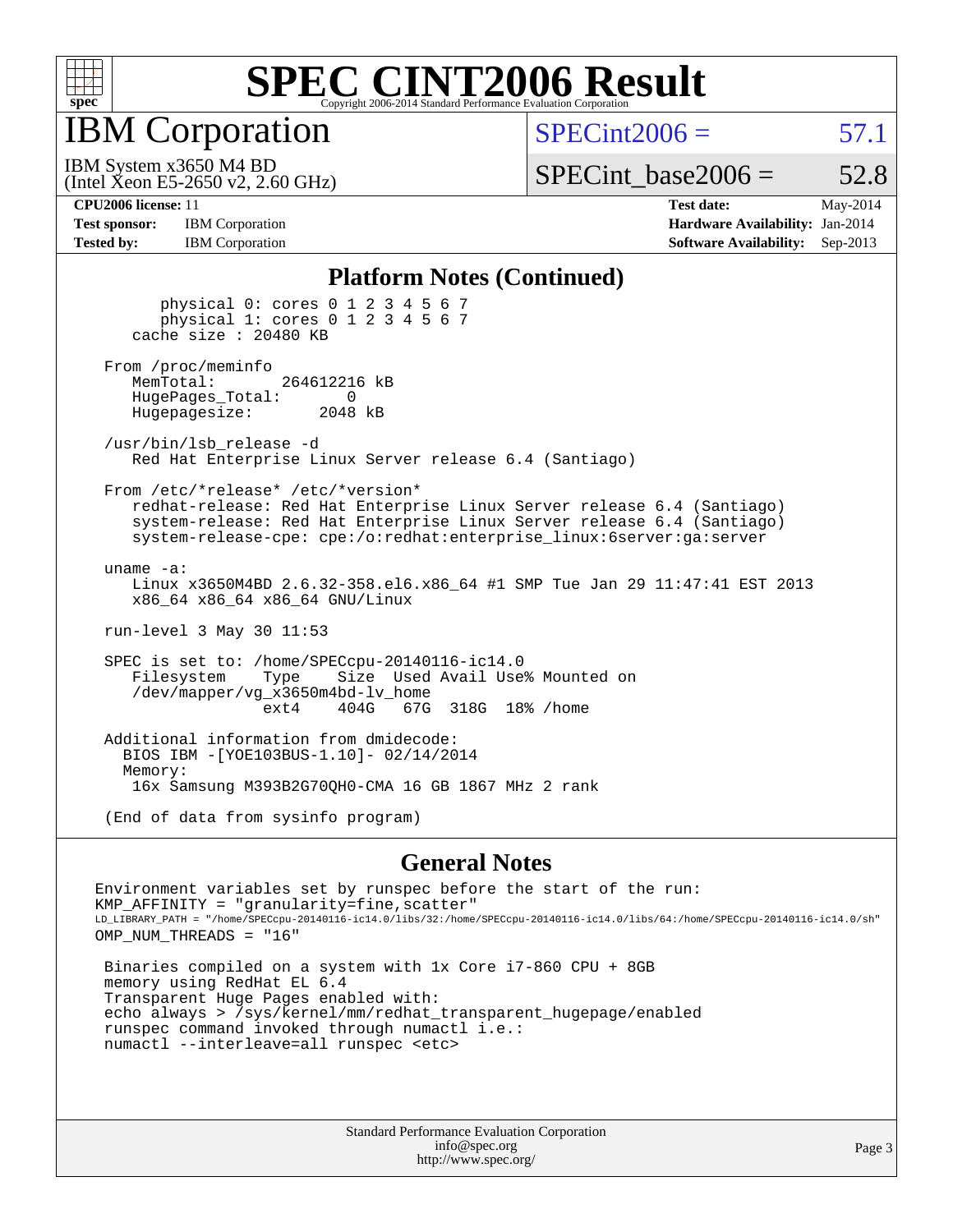

# IBM Corporation

 $SPECint2006 = 57.1$  $SPECint2006 = 57.1$ 

(Intel Xeon E5-2650 v2, 2.60 GHz) IBM System x3650 M4 BD

SPECint base2006 =  $52.8$ 

**[CPU2006 license:](http://www.spec.org/auto/cpu2006/Docs/result-fields.html#CPU2006license)** 11 **[Test date:](http://www.spec.org/auto/cpu2006/Docs/result-fields.html#Testdate)** May-2014 **[Test sponsor:](http://www.spec.org/auto/cpu2006/Docs/result-fields.html#Testsponsor)** IBM Corporation **[Hardware Availability:](http://www.spec.org/auto/cpu2006/Docs/result-fields.html#HardwareAvailability)** Jan-2014 **[Tested by:](http://www.spec.org/auto/cpu2006/Docs/result-fields.html#Testedby)** IBM Corporation **[Software Availability:](http://www.spec.org/auto/cpu2006/Docs/result-fields.html#SoftwareAvailability)** Sep-2013

# **[Base Compiler Invocation](http://www.spec.org/auto/cpu2006/Docs/result-fields.html#BaseCompilerInvocation)**

[C benchmarks](http://www.spec.org/auto/cpu2006/Docs/result-fields.html#Cbenchmarks):  $\text{icc}$   $-\text{m64}$ 

[C++ benchmarks:](http://www.spec.org/auto/cpu2006/Docs/result-fields.html#CXXbenchmarks) [icpc -m64](http://www.spec.org/cpu2006/results/res2014q3/cpu2006-20140611-29863.flags.html#user_CXXbase_intel_icpc_64bit_fc66a5337ce925472a5c54ad6a0de310)

### **[Base Portability Flags](http://www.spec.org/auto/cpu2006/Docs/result-fields.html#BasePortabilityFlags)**

 400.perlbench: [-DSPEC\\_CPU\\_LP64](http://www.spec.org/cpu2006/results/res2014q3/cpu2006-20140611-29863.flags.html#b400.perlbench_basePORTABILITY_DSPEC_CPU_LP64) [-DSPEC\\_CPU\\_LINUX\\_X64](http://www.spec.org/cpu2006/results/res2014q3/cpu2006-20140611-29863.flags.html#b400.perlbench_baseCPORTABILITY_DSPEC_CPU_LINUX_X64) 401.bzip2: [-DSPEC\\_CPU\\_LP64](http://www.spec.org/cpu2006/results/res2014q3/cpu2006-20140611-29863.flags.html#suite_basePORTABILITY401_bzip2_DSPEC_CPU_LP64) 403.gcc: [-DSPEC\\_CPU\\_LP64](http://www.spec.org/cpu2006/results/res2014q3/cpu2006-20140611-29863.flags.html#suite_basePORTABILITY403_gcc_DSPEC_CPU_LP64) 429.mcf: [-DSPEC\\_CPU\\_LP64](http://www.spec.org/cpu2006/results/res2014q3/cpu2006-20140611-29863.flags.html#suite_basePORTABILITY429_mcf_DSPEC_CPU_LP64) 445.gobmk: [-DSPEC\\_CPU\\_LP64](http://www.spec.org/cpu2006/results/res2014q3/cpu2006-20140611-29863.flags.html#suite_basePORTABILITY445_gobmk_DSPEC_CPU_LP64) 456.hmmer: [-DSPEC\\_CPU\\_LP64](http://www.spec.org/cpu2006/results/res2014q3/cpu2006-20140611-29863.flags.html#suite_basePORTABILITY456_hmmer_DSPEC_CPU_LP64) 458.sjeng: [-DSPEC\\_CPU\\_LP64](http://www.spec.org/cpu2006/results/res2014q3/cpu2006-20140611-29863.flags.html#suite_basePORTABILITY458_sjeng_DSPEC_CPU_LP64) 462.libquantum: [-DSPEC\\_CPU\\_LP64](http://www.spec.org/cpu2006/results/res2014q3/cpu2006-20140611-29863.flags.html#suite_basePORTABILITY462_libquantum_DSPEC_CPU_LP64) [-DSPEC\\_CPU\\_LINUX](http://www.spec.org/cpu2006/results/res2014q3/cpu2006-20140611-29863.flags.html#b462.libquantum_baseCPORTABILITY_DSPEC_CPU_LINUX) 464.h264ref: [-DSPEC\\_CPU\\_LP64](http://www.spec.org/cpu2006/results/res2014q3/cpu2006-20140611-29863.flags.html#suite_basePORTABILITY464_h264ref_DSPEC_CPU_LP64) 471.omnetpp: [-DSPEC\\_CPU\\_LP64](http://www.spec.org/cpu2006/results/res2014q3/cpu2006-20140611-29863.flags.html#suite_basePORTABILITY471_omnetpp_DSPEC_CPU_LP64) 473.astar: [-DSPEC\\_CPU\\_LP64](http://www.spec.org/cpu2006/results/res2014q3/cpu2006-20140611-29863.flags.html#suite_basePORTABILITY473_astar_DSPEC_CPU_LP64) 483.xalancbmk: [-DSPEC\\_CPU\\_LP64](http://www.spec.org/cpu2006/results/res2014q3/cpu2006-20140611-29863.flags.html#suite_basePORTABILITY483_xalancbmk_DSPEC_CPU_LP64) [-DSPEC\\_CPU\\_LINUX](http://www.spec.org/cpu2006/results/res2014q3/cpu2006-20140611-29863.flags.html#b483.xalancbmk_baseCXXPORTABILITY_DSPEC_CPU_LINUX)

## **[Base Optimization Flags](http://www.spec.org/auto/cpu2006/Docs/result-fields.html#BaseOptimizationFlags)**

[C benchmarks](http://www.spec.org/auto/cpu2006/Docs/result-fields.html#Cbenchmarks):

[-xSSE4.2](http://www.spec.org/cpu2006/results/res2014q3/cpu2006-20140611-29863.flags.html#user_CCbase_f-xSSE42_f91528193cf0b216347adb8b939d4107) [-ipo](http://www.spec.org/cpu2006/results/res2014q3/cpu2006-20140611-29863.flags.html#user_CCbase_f-ipo) [-O3](http://www.spec.org/cpu2006/results/res2014q3/cpu2006-20140611-29863.flags.html#user_CCbase_f-O3) [-no-prec-div](http://www.spec.org/cpu2006/results/res2014q3/cpu2006-20140611-29863.flags.html#user_CCbase_f-no-prec-div) [-parallel](http://www.spec.org/cpu2006/results/res2014q3/cpu2006-20140611-29863.flags.html#user_CCbase_f-parallel) [-opt-prefetch](http://www.spec.org/cpu2006/results/res2014q3/cpu2006-20140611-29863.flags.html#user_CCbase_f-opt-prefetch) [-auto-p32](http://www.spec.org/cpu2006/results/res2014q3/cpu2006-20140611-29863.flags.html#user_CCbase_f-auto-p32)

[C++ benchmarks:](http://www.spec.org/auto/cpu2006/Docs/result-fields.html#CXXbenchmarks)

[-xSSE4.2](http://www.spec.org/cpu2006/results/res2014q3/cpu2006-20140611-29863.flags.html#user_CXXbase_f-xSSE42_f91528193cf0b216347adb8b939d4107) [-ipo](http://www.spec.org/cpu2006/results/res2014q3/cpu2006-20140611-29863.flags.html#user_CXXbase_f-ipo) [-O3](http://www.spec.org/cpu2006/results/res2014q3/cpu2006-20140611-29863.flags.html#user_CXXbase_f-O3) [-no-prec-div](http://www.spec.org/cpu2006/results/res2014q3/cpu2006-20140611-29863.flags.html#user_CXXbase_f-no-prec-div) [-opt-prefetch](http://www.spec.org/cpu2006/results/res2014q3/cpu2006-20140611-29863.flags.html#user_CXXbase_f-opt-prefetch) [-auto-p32](http://www.spec.org/cpu2006/results/res2014q3/cpu2006-20140611-29863.flags.html#user_CXXbase_f-auto-p32) [-Wl,-z,muldefs](http://www.spec.org/cpu2006/results/res2014q3/cpu2006-20140611-29863.flags.html#user_CXXbase_link_force_multiple1_74079c344b956b9658436fd1b6dd3a8a) [-L/sh -lsmartheap64](http://www.spec.org/cpu2006/results/res2014q3/cpu2006-20140611-29863.flags.html#user_CXXbase_SmartHeap64_ed4ef857ce90951921efb0d91eb88472)

## **[Base Other Flags](http://www.spec.org/auto/cpu2006/Docs/result-fields.html#BaseOtherFlags)**

[C benchmarks](http://www.spec.org/auto/cpu2006/Docs/result-fields.html#Cbenchmarks):

403.gcc: [-Dalloca=\\_alloca](http://www.spec.org/cpu2006/results/res2014q3/cpu2006-20140611-29863.flags.html#b403.gcc_baseEXTRA_CFLAGS_Dalloca_be3056838c12de2578596ca5467af7f3)

# **[Peak Compiler Invocation](http://www.spec.org/auto/cpu2006/Docs/result-fields.html#PeakCompilerInvocation)**

[C benchmarks \(except as noted below\)](http://www.spec.org/auto/cpu2006/Docs/result-fields.html#Cbenchmarksexceptasnotedbelow):  $\text{icc}$  -m64

Continued on next page

Standard Performance Evaluation Corporation [info@spec.org](mailto:info@spec.org) <http://www.spec.org/>

Page 4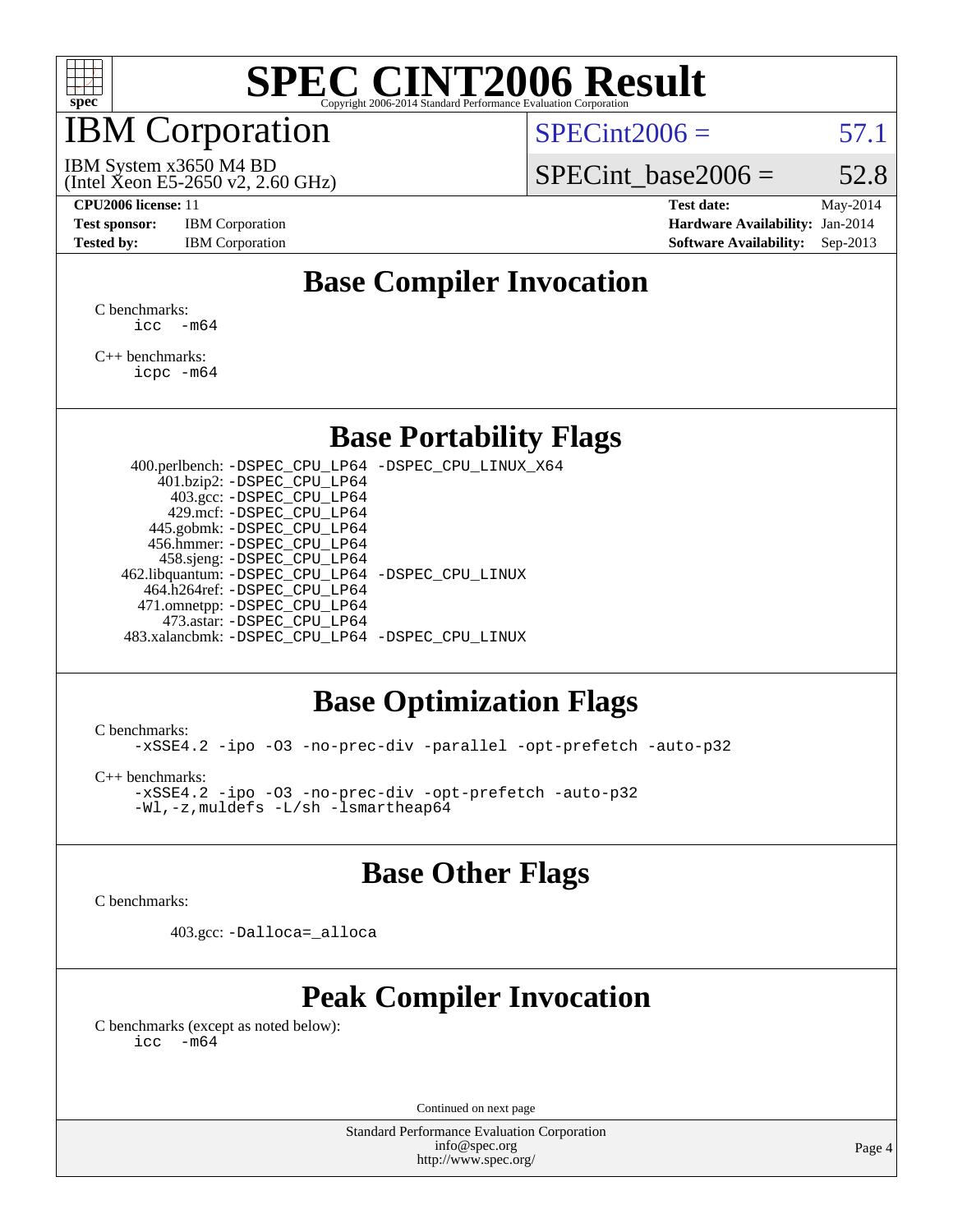

IBM Corporation

 $SPECint2006 = 57.1$  $SPECint2006 = 57.1$ 

(Intel Xeon E5-2650 v2, 2.60 GHz) IBM System x3650 M4 BD

SPECint base2006 =  $52.8$ 

**[CPU2006 license:](http://www.spec.org/auto/cpu2006/Docs/result-fields.html#CPU2006license)** 11 **[Test date:](http://www.spec.org/auto/cpu2006/Docs/result-fields.html#Testdate)** May-2014 **[Test sponsor:](http://www.spec.org/auto/cpu2006/Docs/result-fields.html#Testsponsor)** IBM Corporation **[Hardware Availability:](http://www.spec.org/auto/cpu2006/Docs/result-fields.html#HardwareAvailability)** Jan-2014 [Tested by:](http://www.spec.org/auto/cpu2006/Docs/result-fields.html#Testedby) IBM Corporation **[Software Availability:](http://www.spec.org/auto/cpu2006/Docs/result-fields.html#SoftwareAvailability)** Sep-2013

# **[Peak Compiler Invocation \(Continued\)](http://www.spec.org/auto/cpu2006/Docs/result-fields.html#PeakCompilerInvocation)**

400.perlbench: [icc -m32](http://www.spec.org/cpu2006/results/res2014q3/cpu2006-20140611-29863.flags.html#user_peakCCLD400_perlbench_intel_icc_a6a621f8d50482236b970c6ac5f55f93)

445.gobmk: [icc -m32](http://www.spec.org/cpu2006/results/res2014q3/cpu2006-20140611-29863.flags.html#user_peakCCLD445_gobmk_intel_icc_a6a621f8d50482236b970c6ac5f55f93)

464.h264ref: [icc -m32](http://www.spec.org/cpu2006/results/res2014q3/cpu2006-20140611-29863.flags.html#user_peakCCLD464_h264ref_intel_icc_a6a621f8d50482236b970c6ac5f55f93)

[C++ benchmarks \(except as noted below\):](http://www.spec.org/auto/cpu2006/Docs/result-fields.html#CXXbenchmarksexceptasnotedbelow) [icpc -m64](http://www.spec.org/cpu2006/results/res2014q3/cpu2006-20140611-29863.flags.html#user_CXXpeak_intel_icpc_64bit_fc66a5337ce925472a5c54ad6a0de310)

471.omnetpp: [icpc -m32](http://www.spec.org/cpu2006/results/res2014q3/cpu2006-20140611-29863.flags.html#user_peakCXXLD471_omnetpp_intel_icpc_4e5a5ef1a53fd332b3c49e69c3330699)

### **[Peak Portability Flags](http://www.spec.org/auto/cpu2006/Docs/result-fields.html#PeakPortabilityFlags)**

```
 400.perlbench: -DSPEC_CPU_LINUX_IA32
    401.bzip2: -DSPEC_CPU_LP64
      403.gcc: -DSPEC_CPU_LP64
     429.mcf: -DSPEC_CPU_LP64
   456.hmmer: -DSPEC_CPU_LP64
    458.sjeng: -DSPEC_CPU_LP64
462.libquantum: -DSPEC_CPU_LP64 -DSPEC_CPU_LINUX
     473.astar: -DSPEC_CPU_LP64
483.xalancbmk: -DSPEC_CPU_LP64 -DSPEC_CPU_LINUX
```
# **[Peak Optimization Flags](http://www.spec.org/auto/cpu2006/Docs/result-fields.html#PeakOptimizationFlags)**

[C benchmarks](http://www.spec.org/auto/cpu2006/Docs/result-fields.html#Cbenchmarks):

```
 400.perlbench: -xSSE4.2(pass 2) -prof-gen(pass 1) -ipo(pass 2)
           -O3(pass 2) -no-prec-div(pass 2) -prof-use(pass 2)
          -opt-prefetch -ansi-alias
   401.bzip2: -xSSE4.2(pass 2) -prof-gen(pass 1) -ipo(pass 2)
           -O3(pass 2) -no-prec-div -prof-use(pass 2) -auto-ilp32
           -opt-prefetch -ansi-alias
    403.gcc: -xSSE4.2 -ipo -O3 -no-prec-div -inline-calloc
           -opt-malloc-options=3 -auto-ilp32
   429.mcf: basepeak = yes
  445.gobmk: -xSSE4.2(pass 2) -prof-gen(pass 1) -prof-use(pass 2)
           -ansi-alias
  456.hmmer: -xSSE4.2 -ipo -O3 -no-prec-div -unroll2 -auto-ilp32
           -ansi-alias
```
Continued on next page